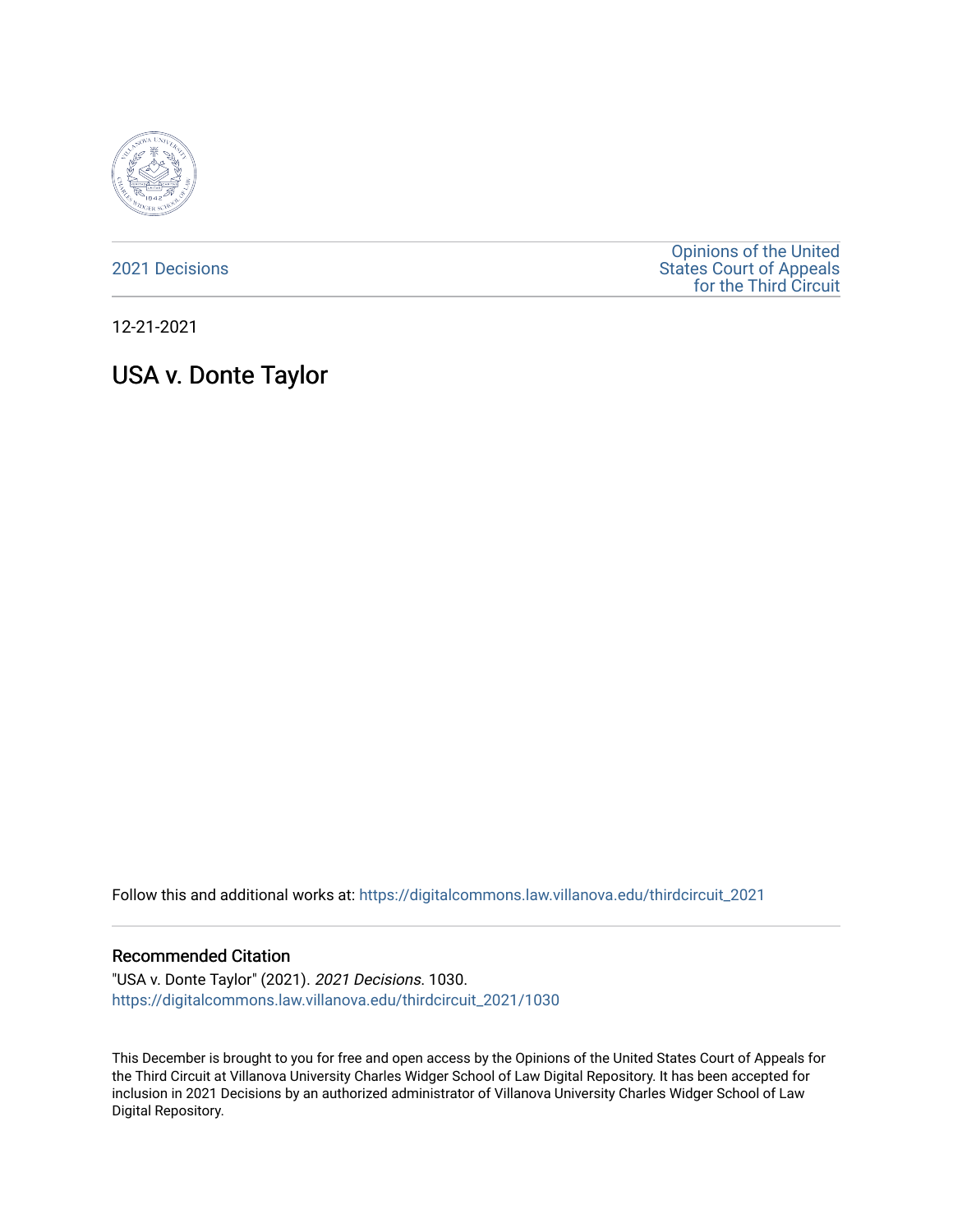#### **PRECEDENTIAL**

# UNITED STATES COURT OF APPEALS FOR THE THIRD CIRCUIT

\_\_\_\_\_\_\_\_\_\_\_\_\_

No. 20-3158 \_\_\_\_\_\_\_\_\_\_\_\_\_

UNITED STATES OF AMERICA

v.

DONTE TAYLOR, Appellant

\_\_\_\_\_\_\_\_\_\_\_\_\_\_\_\_\_\_\_\_\_\_\_\_\_\_\_\_\_\_\_\_\_\_\_\_\_

On Appeal from the United States District Court for the Western District of Pennsylvania (District Court No.: 2-18-cr-00242-001) District Judge: Honorable David S. Cercone

Argued November 16, 2021

\_\_\_\_\_\_\_\_\_\_\_\_\_\_\_\_\_\_\_\_\_\_\_\_\_\_\_\_\_\_\_\_\_\_\_\_\_

(Filed: December 21, 2021)

Before: AMBRO, JORDAN, and RENDELL, *Circuit Judges*.

Lisa B. Freedland Renee Pietropaolo (Argued) Office of Federal Public Defender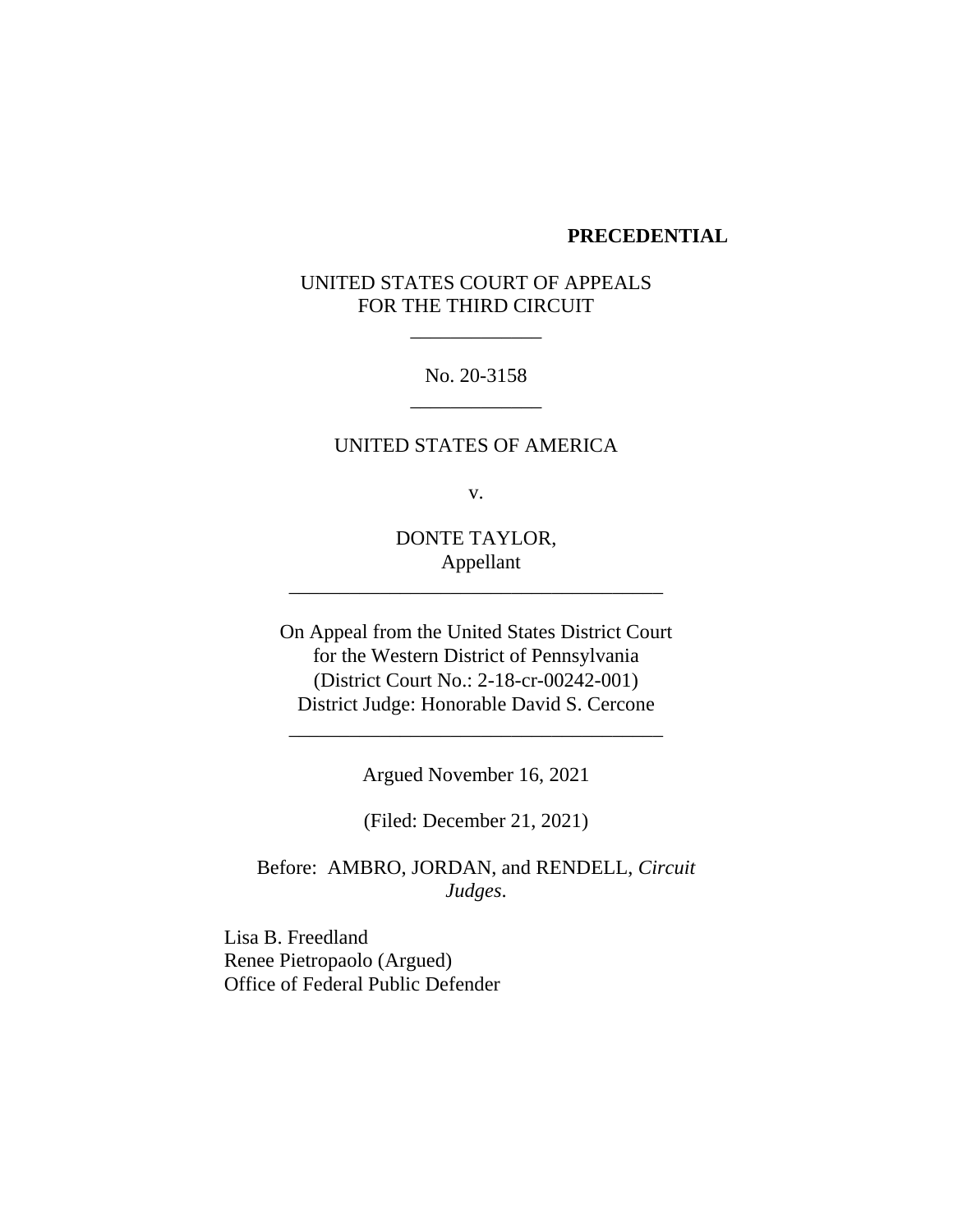1001 Liberty Avenue Suite 1500 Pittsburgh, PA 15222

#### Counsel for Appellant

Stephen R. Kaufman Laura S. Irwin (Argued) Office of the United States Attorney 700 Grant Street Suite 4000 Pittsburgh, PA 15219

Counsel for Appellee

# OPINION OF THE COURT \_\_\_\_\_\_\_\_\_

\_\_\_\_\_\_\_\_\_

RENDELL, *Circuit Judge*.

In January 2020, a federal jury found Donte Taylor guilty of possession with intent to distribute controlled substances. Before us, Taylor raises a single claim of error: that the District Court violated his Sixth Amendment right to represent himself when it denied his request to proceed *pro se*. The Sixth Amendment guarantees a criminal defendant, such as Taylor, the right to self-representation if he "knowingly and intelligently" waives his concomitant Sixth Amendment right to counsel. *Faretta v. California*, 422 U.S. 806, 835 (1975). Thus, when Taylor invoked his right to represent himself, the District Court bore "the weighty responsibility of conducting a sufficiently penetrating inquiry to satisfy itself that" Taylor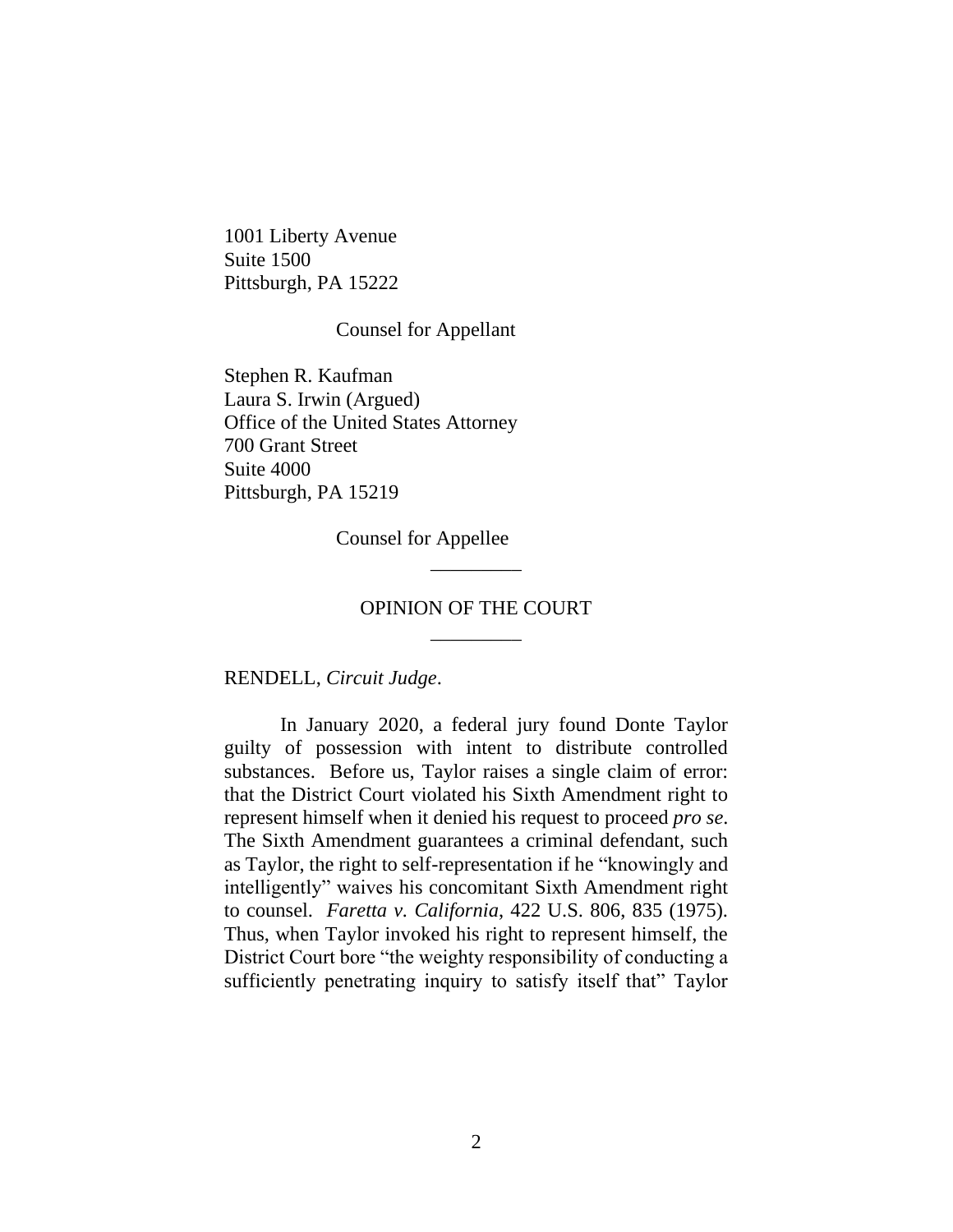could make such a waiver. *United States v. Peppers*, 302 F.3d 120, 130-31 (3d Cir. 2002). We acknowledge that Taylor was a difficult defendant, questioning the District Court's jurisdiction and pressing meritless legal arguments in *pro se*  filings. Nonetheless, because the District Court denied Taylor's request without completing the requisite inquiry, we will vacate Taylor's conviction and remand for a new trial.

I.

In September 2017, Taylor was paroled and released from prison after serving a term of imprisonment for state drug offenses. Under the terms of his release, Taylor's probation officer, Kent Jones, would conduct unannounced home visits of Taylor's residence in Duquesne, Pennsylvania, which he shared with his girlfriend. On one such visit, which led to a search of the residence, Jones and other law enforcement officers discovered marijuana, crack cocaine, a firearm, and a significant amount of cash. Following the search, Taylor was arrested.

In September 2018, a grand jury returned a single-count indictment against Taylor for unlawfully possessing controlled substances with the intent to distribute those substances in violation of 21 U.S.C.  $\S$  841(a)(1), 841(b)(1)(B)(iii),  $841(b)(1)(C)$ , and  $841(b)(1)(D)$ . The next month, the District Court appointed Robert S. Carey, Jr. to represent Taylor. Several months later, Taylor moved to suppress the evidence obtained during the search of his residence. After the Government moved to continue the initial hearing, the District Court scheduled a hearing on Taylor's suppression motion for May 31, 2019.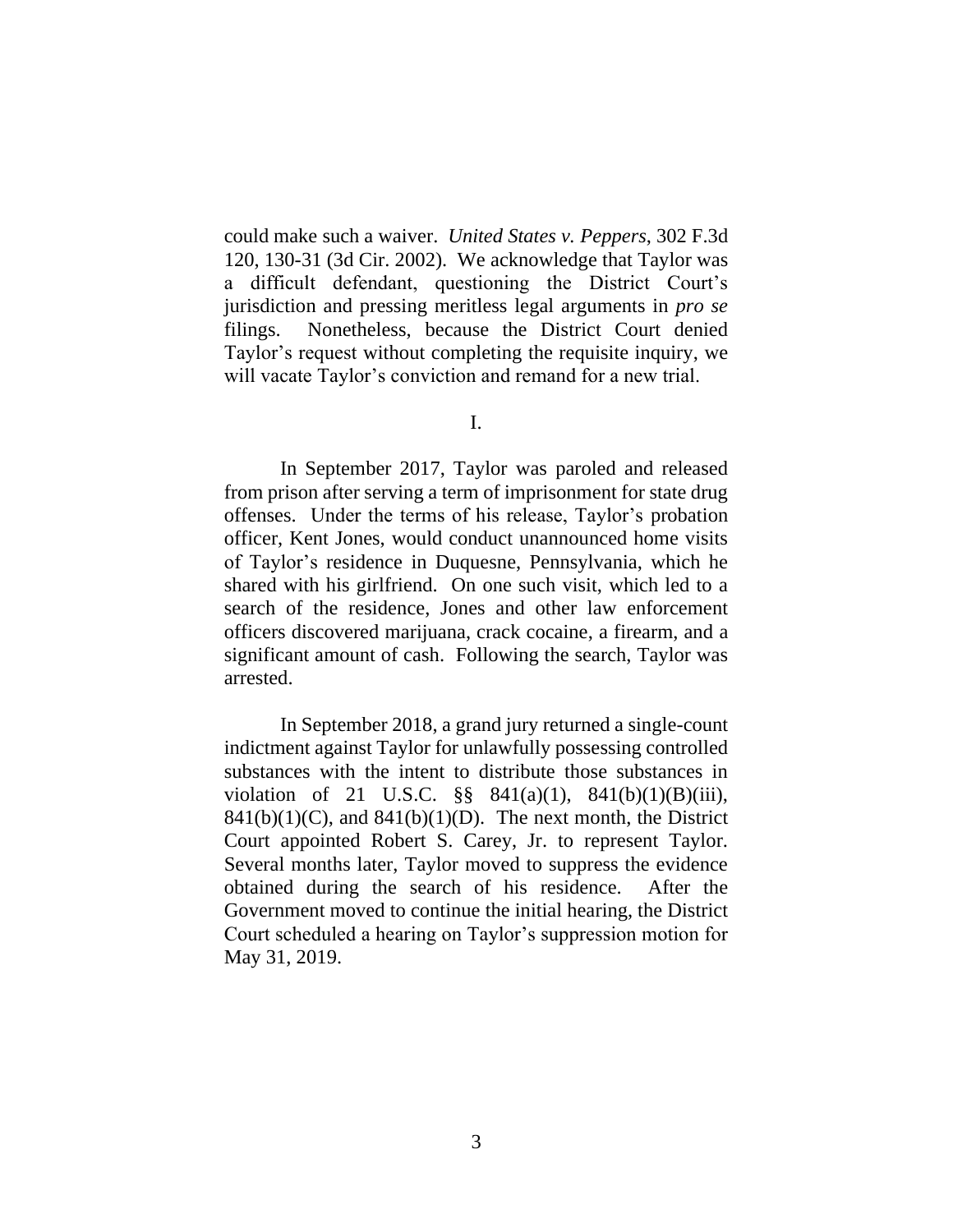Several weeks before the scheduled suppression hearing, Taylor filed two *pro se* motions for his immediate release. A few days after the second motion, Carey moved to withdraw as Taylor's counsel. He claimed that "the attorney/client relationship [was] irreparably damaged" because Taylor would not permit him to withdraw these two *pro se* motions in which Taylor refused to "accept that the laws of the United States govern him." App. 37-38. The District Court denied Carey's motion to withdraw approximately two weeks later. In the interim, Taylor had filed two more *pro se* documents. The day after the District Court denied his first motion, Carey moved to withdraw a second time, explaining that Taylor had "advised [him] that the attorney/client relationship was terminated" and "desires to proceed *pro se*." App. 41-42. Over the next several days in the lead-up to the scheduled suppression hearing, Taylor entered five more *pro se* filings.

The District Court held the scheduled suppression hearing on May 31, 2019. It began the hearing by addressing Carey's second motion to withdraw. Carey explained that Taylor wanted to represent himself, but Carey had "concerns of a substantial nature [concerning] [Taylor's] legal competency." App. 53-54. As the District Court considered his competency, Taylor, addressing the Court directly, sought permission to represent himself. When he acknowledged that he "d[id not] understand law" and therefore requested that the District Court "deal with [him] commonly," the District Court expressed its misgivings about Taylor's ability to represent himself: "[W]hat concerns the Court is that some of [Taylor's] pro se motions are just so—they're of a rambling nature, and they are not founded on any rational legal principles." App. 56-57. It elaborated that these filings "send[] up a red flag that,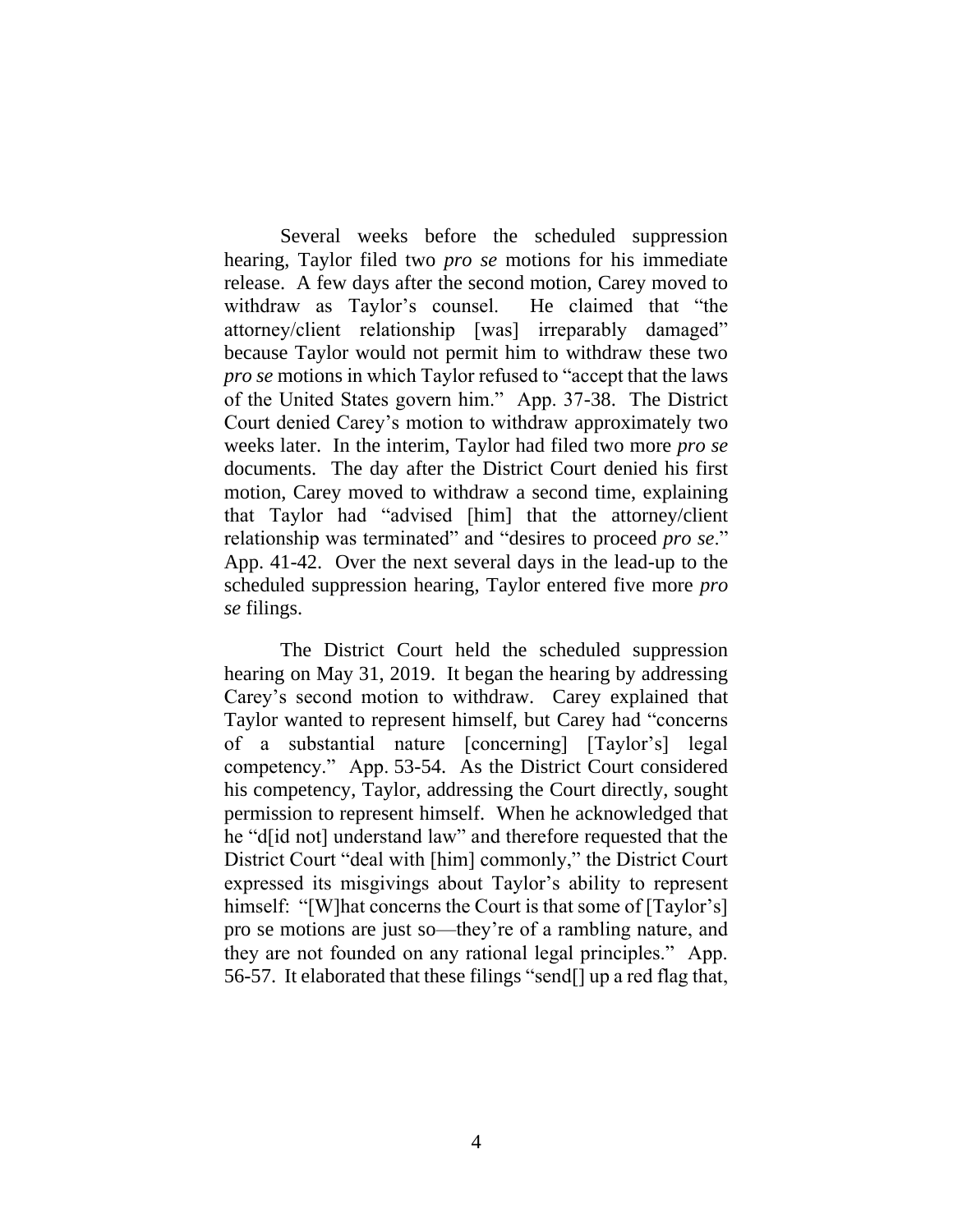even though [Taylor] may be legally competent in that [he] understand[s] the nature of these proceedings, that's a different standard as to whether [he] [is] able to effectively represent [himself]." App. 57.

In response, Taylor explained that he would "ask questions if [he] [did not] understand" the proceedings. App. 58. The District Court explained that it was "not here to answer [Taylor's] questions"; he should look to counsel for this purpose. App. 58. Taylor replied that he "just want[ed] to know if the Court [could] deal with [him] commonly so that [he] [could] speak regularly to" the Court and the prosecutor. App. 58. The District Court advised Taylor that trials involved complex rules, and that Taylor would be "at a great disadvantage by trying to represent [himself]." App. 58-59. Taylor again asked that the District Court "deal[] with [him] commonly so [he could] get an understanding of what[] [would be] said." App. 59. The Court responded that it would "deal with  $[Taylor] \dots$  as [it] [had] been, explaining things on a level that [Taylor] [could] mentally assimilate," and it reiterated that Taylor "[would] be at a very great disadvantage in representing [himself]." App. 59.

Wrapping up the colloquy, the District Court returned to its concerns about Taylor's request in light of his *pro se*  filings, stating that his "understanding or [his] perceptions of legal principles [were] so askew that [Taylor and the Court] [were] on very shaky grounds." App. 59. It determined that Taylor did not need a mental health evaluation, yet it proposed taking a break to give it time to conduct "basic fundamental research" about his request before it ruled definitively. App. 59-60.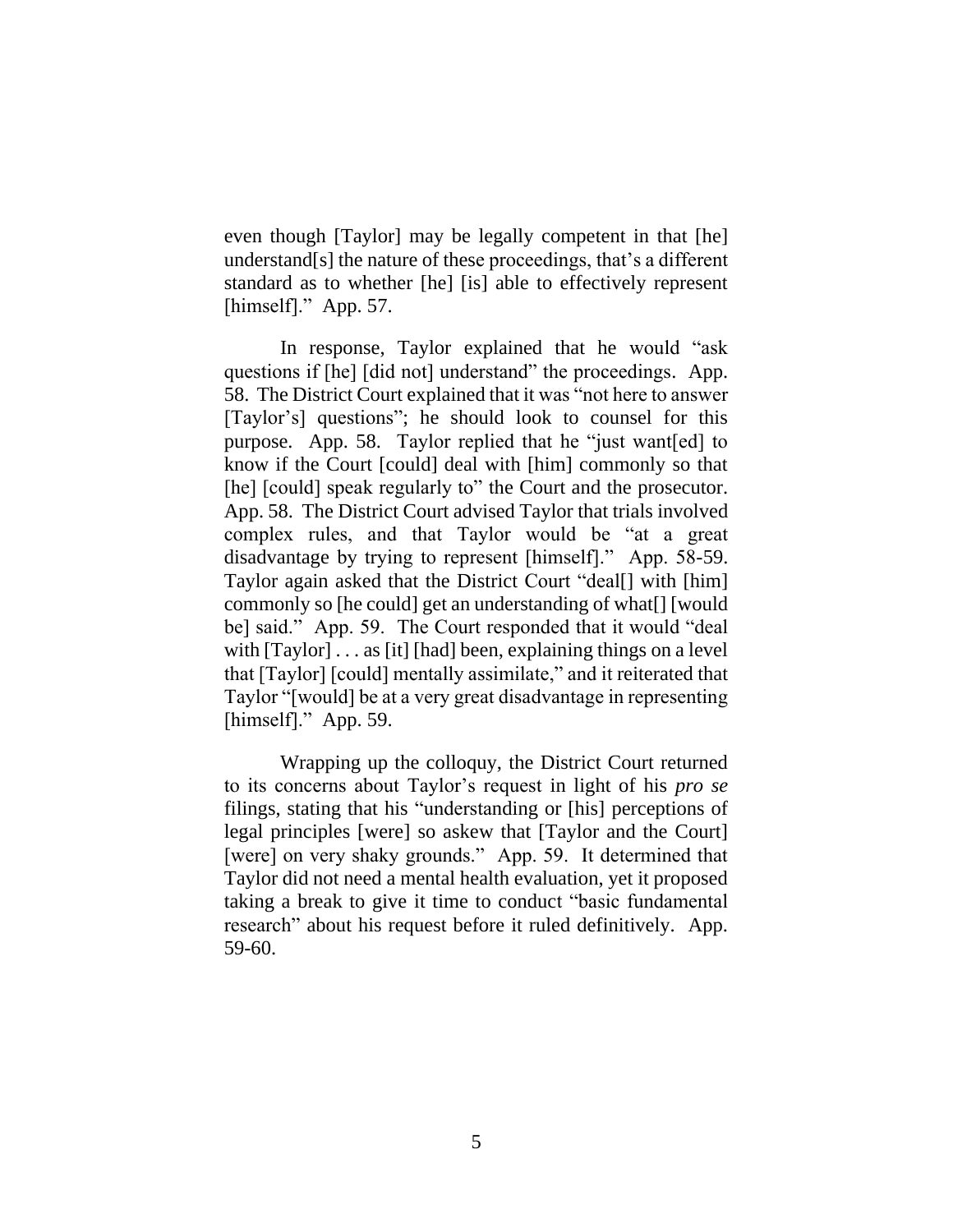Taylor then asked the Court to consider "a jurisdictional issue in this proceeding," which he had raised in his *pro se*  filings. App. 60. In response, the District Court explained that, because Taylor was still represented by counsel, it would not consider his *pro se* filings. Carey interjected and mentioned that in one such filing Taylor contended that "the United States is not a country. It is a corporation. [Taylor] [is] not a United States citizen, nor [is] [he] an employee, agent of the United States." App. 62. The District Court once again expressed its concerns about Taylor's ability to represent himself. It explained to Taylor that it would not "allow [him] to turn this case into some strange journey with these theories that have absolutely no basis in law or logic." App. 62-63. Taylor again claimed that the District Court had not established its jurisdiction over him. He then stated his name, address, and social security number. The District Court told Taylor that it would not engage in further discussion of his jurisdictional issue after he tried to broach the issue for a third time.

Despite the District Court's warning, Taylor continued, seeking to read two dictionary definitions of the United States into the record. At this moment, the District Court denied Taylor's request to represent himself:

> THE COURT: No. I told you I'm not going to allow you to go down that path. And I can see—I can rule right from the bench right now. I don't need any research. You are not going to be permitted to represent yourself. No way. No way. I'm not going to let you represent yourself.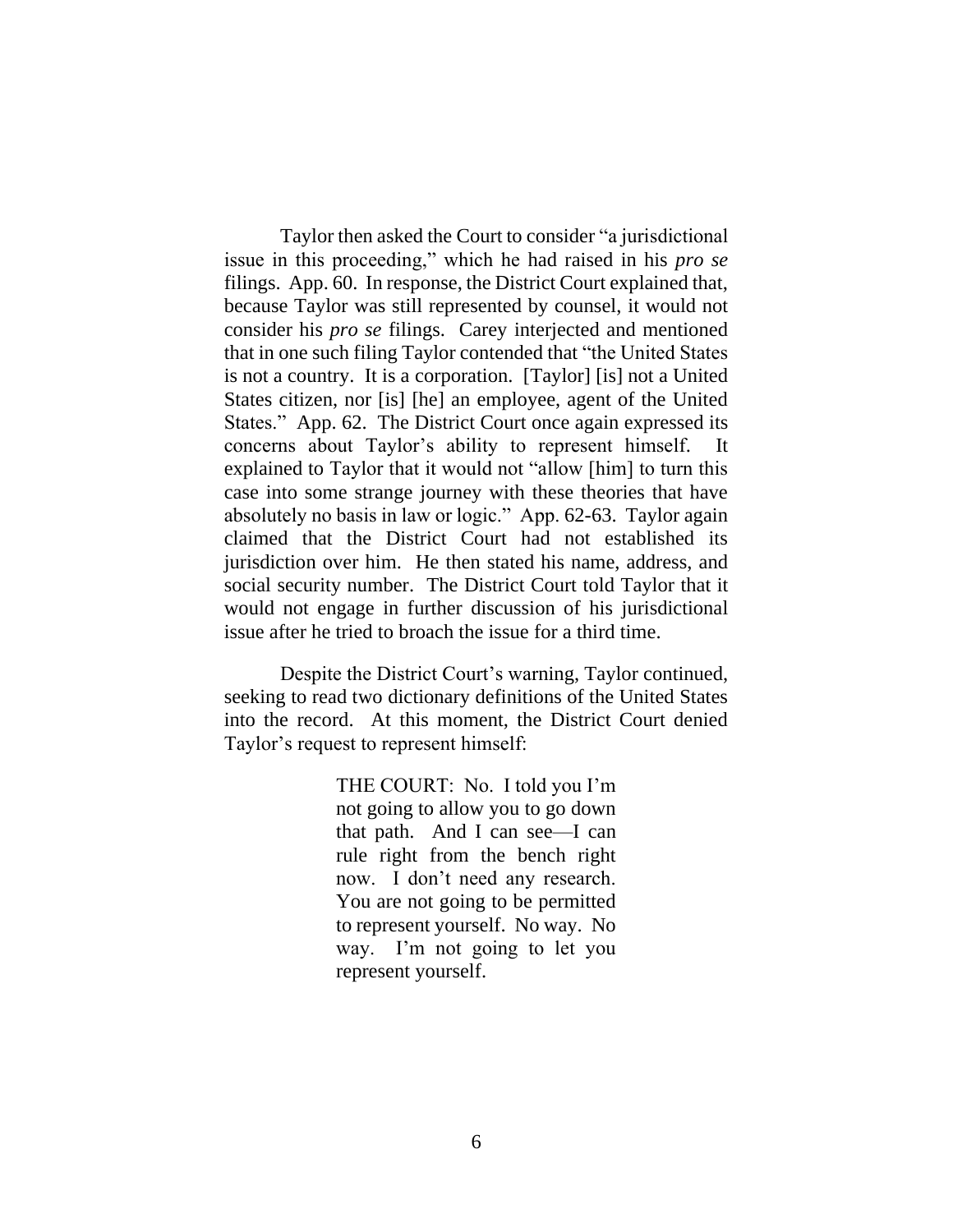MR. TAYLOR: All right. Well, Your Honor, the Defendant would like to invoke his Fourth and Fourteenth Amendment right in regarding—

THE COURT: Okay. Whatever you say, I don't know what that means, but you're not going to represent yourself. You're not. Your arguments make no sense. They're convoluted. They're just a waste of time. And I'm not going to turn this proceeding upsidedown. I'm not going to do it.

App. 64-65. The District Court then ended its colloquy and returned to Carey's motion to withdraw. It determined that Carey could withdraw only after he represented Taylor through the end of the suppression hearing. Next, the Court turned to Taylor's motion to suppress, which it ultimately denied.

The following month, the District Court granted Carey's second motion to withdraw and appointed James J. Brink to serve as Taylor's counsel. Six months later, in January 2020, the grand jury entered a superseding indictment, which charged Taylor with the same count as his previous indictment.<sup>1</sup> The next week, Taylor, represented by Brink, was

<sup>&</sup>lt;sup>1</sup> Unlike the superseding indictment, Taylor's initial indictment also charged Ericka Smith, his girlfriend, with aiding and abetting his possession of controlled substances with the intent to distribute.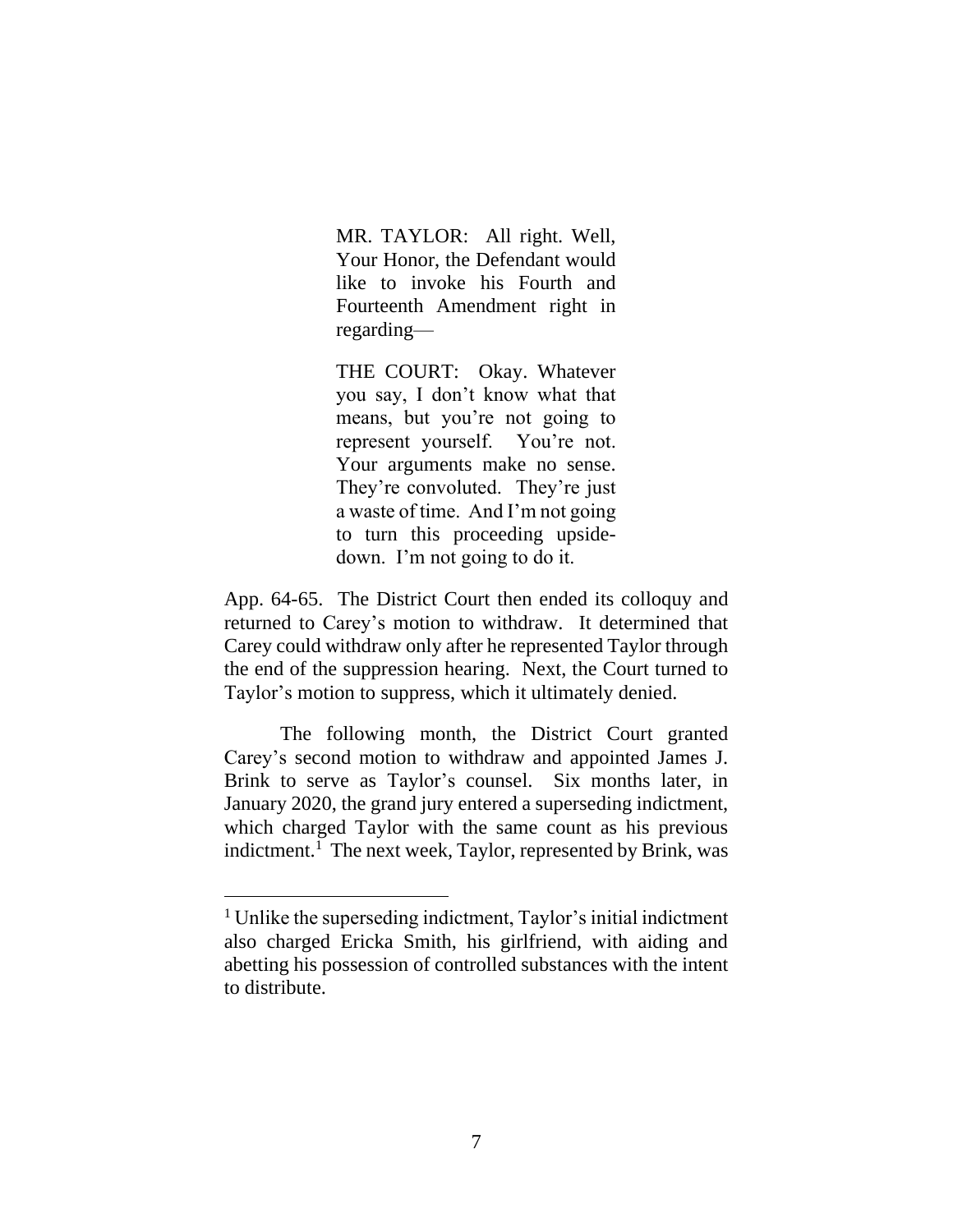found guilty on this sole count after a brief jury trial. He was later sentenced to a term of imprisonment of 264 months.

Taylor timely appealed.<sup>2</sup>

## II.

The District Court had jurisdiction under 18 U.S.C. § 3231. We have jurisdiction under 28 U.S.C. § 1291. We engage in "plenary review" of the District Court's determination of whether a defendant may exercise his Sixth Amendment right to self-representation. *Peppers*, 302 F.3d at 127. In this review, "we must indulge every reasonable presumption against a waiver of counsel." *United States v. Jones*, 452 F.3d 223, 230 (3d Cir. 2006) (internal quotation marks and citation omitted). We also review the facts found by the District Court for clear error. *Peppers*, 302 F.3d at 127*.* Because the District Court commits structural error if it improperly denies a defendant's request to represent himself, we may not consider its error harmless. *Id*.

## III.

"The Sixth Amendment does not provide merely that a defense shall be made for the accused; it grants to the accused personally the right to make his defense." *Faretta*, 422 U.S. at 819. As a result, it guarantees a criminal defendant the right to decline the assistance of counsel and to represent himself. *See id.* at 819-21; *Jones*, 452 F.3d at 228. Of course, to exercise this right, a defendant must relinquish his right to counsel and

<sup>2</sup> On appeal, Taylor challenges only the District Court's denial of his request to represent himself.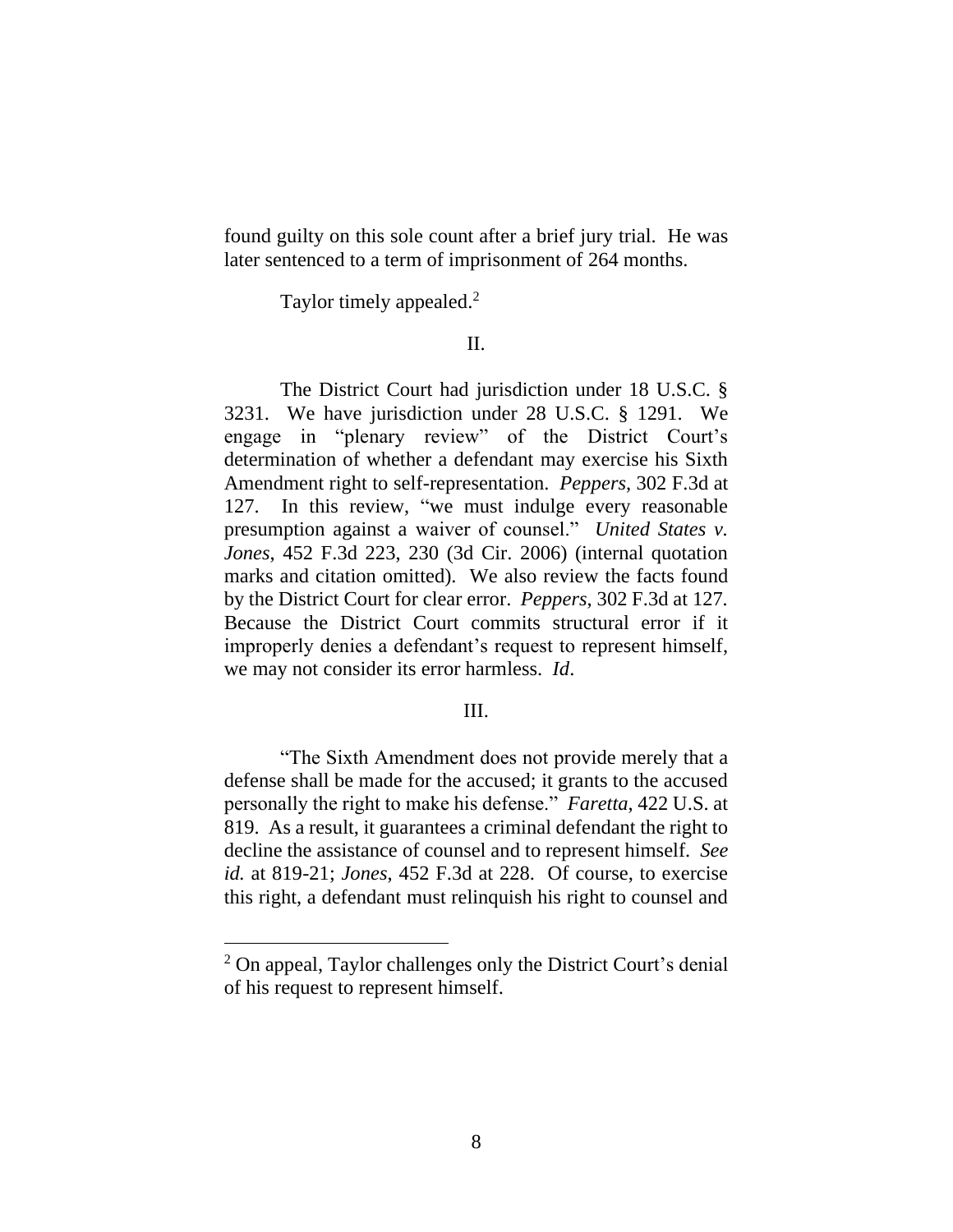its accompanying benefits. *Peppers*, 302 F.3d at 129. Thus, he must knowingly, intelligently, and voluntarily waive his right to counsel before a court may allow him to proceed *pro se*. *Buhl v. Cooksey*, 233 F.3d 783, 789 (3d Cir. 2000).

Because of this "tension between the right to have counsel and the right to represent oneself," a "trial court [shoulders] the weighty responsibility of conducting a sufficiently penetrating inquiry to satisfy itself that the defendant's waiver of counsel is knowing and understanding as well as voluntary." *Peppers*, 302 F.3d at 130-31. During this inquiry, the court must ascertain whether the defendant

> (1) has clearly and unequivocally asserted his desire to represent himself; (2) understands the nature of the charges, the range of possible punishments, potential defenses, technical problems that [he] may encounter, and any other factors important to a general understanding of the risks involved; and (3) is competent to stand trial.

*Jones*, 452 F.3d at 228-29 (alteration in original) (internal quotation marks and citation omitted). Just as a court may not discharge this duty through "[p]erfunctory questioning," *United States v. Welty*, 674 F.2d 185, 187 (3d Cir. 1982), it may not do so through recitation of a "rote speech," *Virgin Islands v. Charles*, 72 F.3d 401, 404 (3d Cir. 1995). "Rather, a [d]istrict [c]ourt must engage in a 'penetrating and comprehensive examination of all the circumstances'" before accepting or rejecting a defendant's waiver of his right to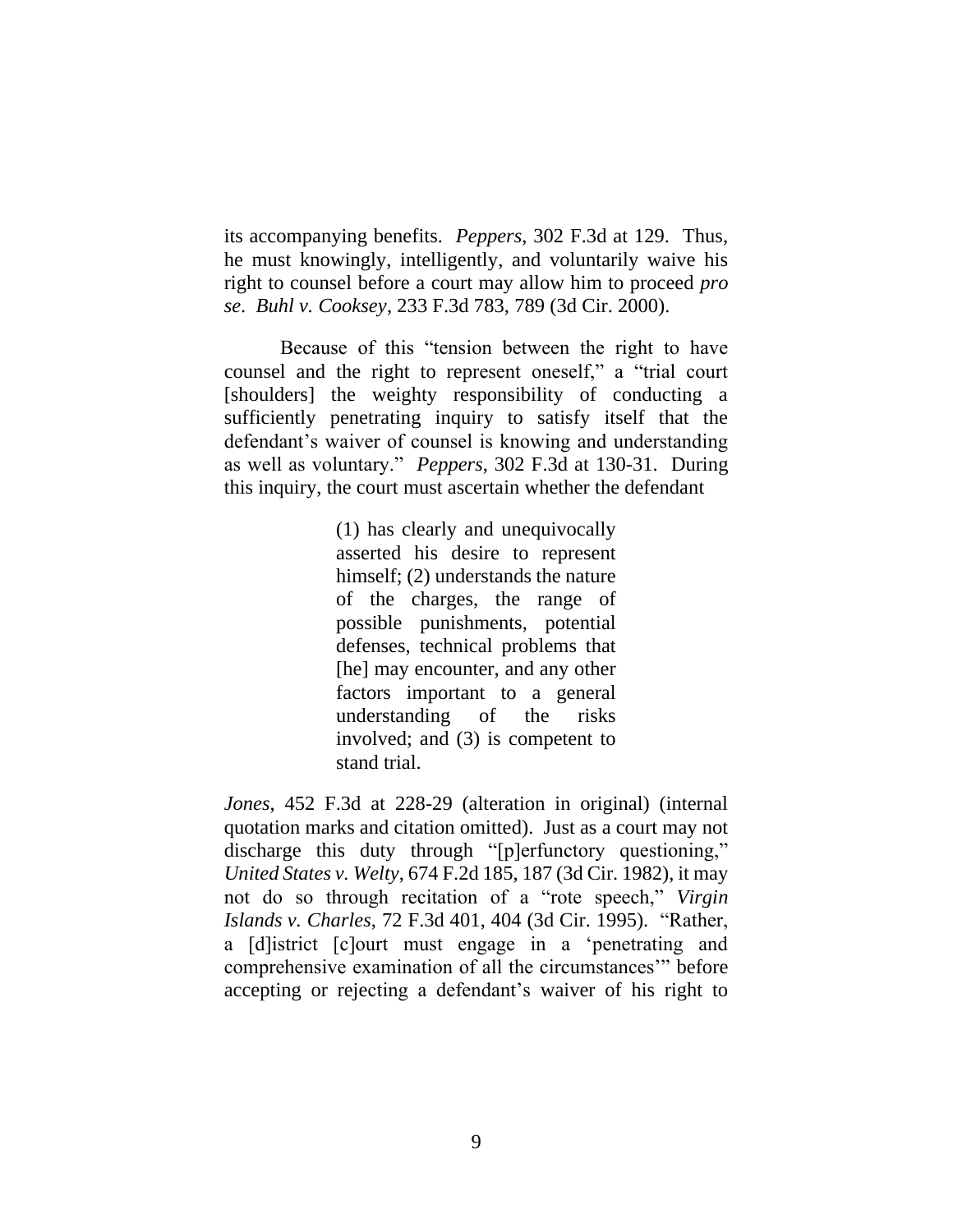counsel. *Jones*, 452 F.3d at 228 (quoting *Peppers*, 302 F.3d at 131). Indeed, without undertaking such an inquiry, "a district court cannot make an informed decision as to the knowing and voluntary nature of a defendant's request to proceed *pro se*." *Peppers*, 302 F.3d at 133.

On appeal, Taylor contends that the District Court erred because it denied his request based on its assessment of his understanding of law rather than the potential risks and consequences of proceeding *pro se*. 3 That argument, then, leads us to examine the District Court's basis for denying Taylor's request. In other words, we must determine whether the District Court satisfied the *Peppers* inquiry's second requirement, namely, whether Taylor could not appreciate the advantages he would forgo by waiving his right to counsel, the challenges self-representation could present, and the

<sup>&</sup>lt;sup>3</sup> Taylor preserved this issue for appeal despite the Government's suggestion that he may have failed to do so. Although Taylor did not redouble his efforts to represent himself after the suppression hearing, he did not need to do so because the District Court definitively denied his clear request. *See Buhl*, 233 F.3d at 803 (concluding that the defendant did not abandon his right to self-representation when the court "denied [his] motion to proceed pro se in no uncertain terms," and he accepted the court's decision); *see also id.* ("To avoid a waiver of a previously-invoked right to self-representation, a defendant is not required continually to renew a request once it is conclusively denied or to make fruitless motions or forego cooperation with defense counsel in order to preserve the issue on appeal." (quoting *Orazio v. Duggar*, 876 F.2d 1508, 1512 (11th Cir. 1989))).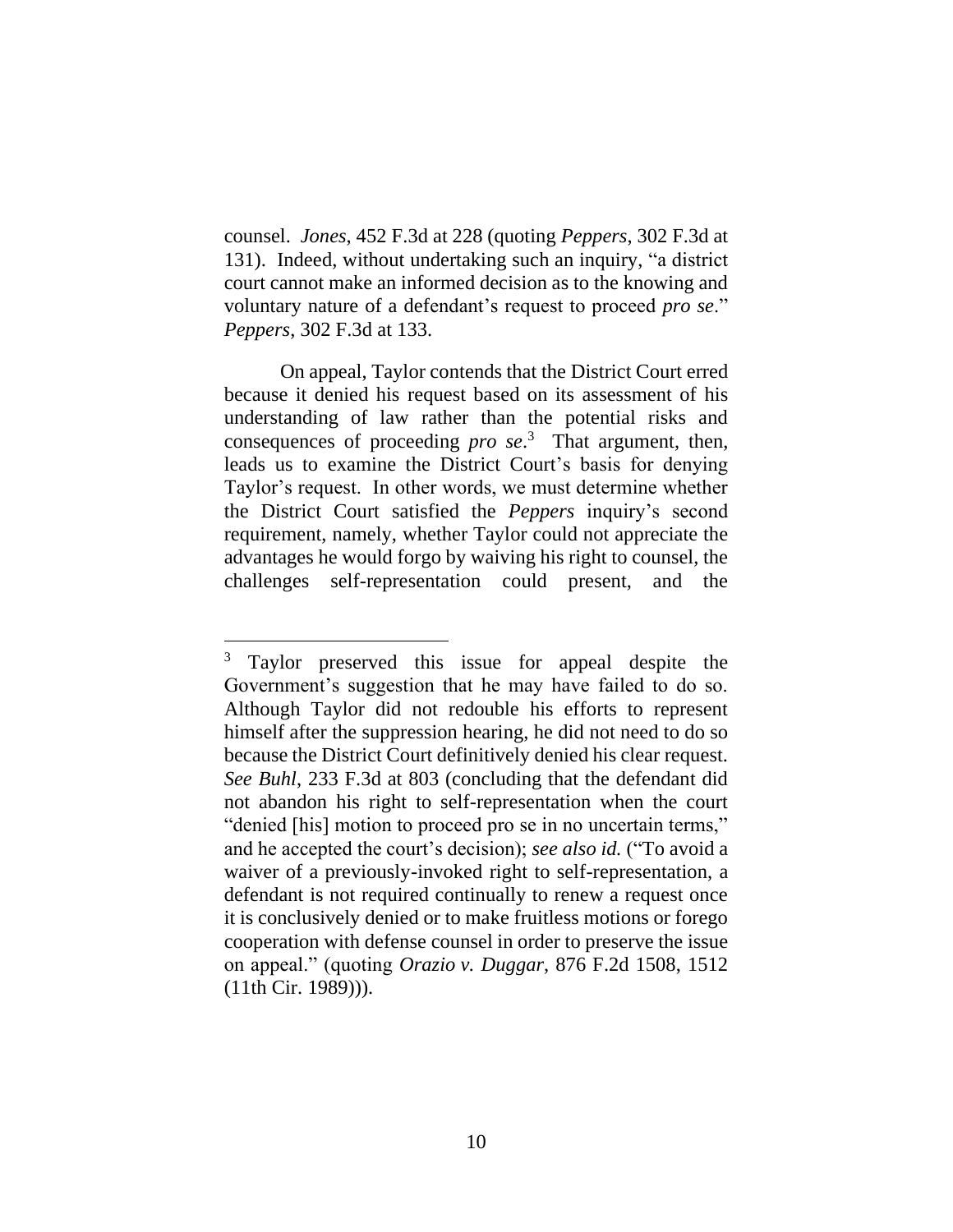consequences he could face if found guilty.<sup>4</sup> *Peppers*, 302 F.3d at 134. Taylor maintains that, rather than fulfill this responsibility during its colloquy, the Court "focus[ed] on

<sup>4</sup> Both Taylor and the Government agree that the other two *Peppers* inquiry requirements—that Taylor made a clear and unequivocal request to represent himself and was competent to stand trial—are not in dispute. We find that Taylor satisfied both requirements. First, he told the District Court that he "wishe[d] to proceed pro se." App. 53; see United States v. *Stubbs*, 281 F.3d 109, 117-18 (3d Cir. 2002) (determining that the defendant "clearly and unequivocally" invoked his right to self-representation when he told the court that "I'm going to do my own thing . . . I'm going to represent myself as of now" (alteration in original)). Second, even though the District Court had concerns about Taylor's competency, it did not find him incompetent. Because the record does not raise doubts as to his competency, *see United States v. Coleman*, 871 F.3d 470, 476-77 (6th Cir. 2017) (determining that the defendant's arguments based in sovereign citizenship's tenets did not on their own suggest that he was incompetent); *United States v. Neal*, 776 F.3d 645, 657 (9th Cir. 2015) ("[V]oluminous filings of nonsensical pleadings do not create per se serious doubt about competency."), we will not question the District Court's determination, *see Charles*, 72 F.3d at 405-06 (explaining that, because the district court "was in the best position to observe [the defendant], evaluate his mental state, and determine whether a follow-up evaluation was necessary," the court would not "second guess the district court's [competency] determination").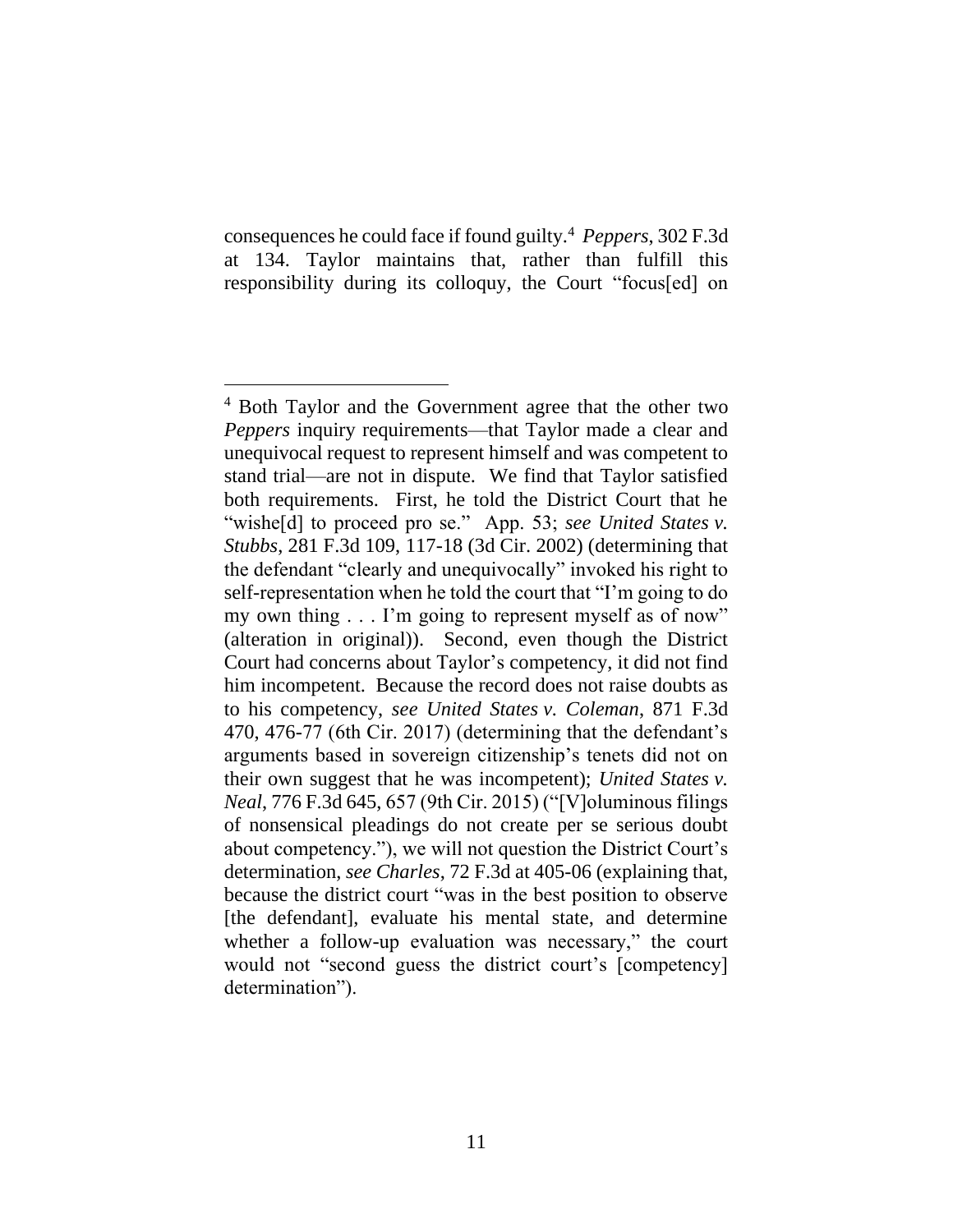whether [he] could effectively represent 5 Appellant's Br. 29 (emphasis omitted).

We agree that the District Court appears to have misdirected its focus when evaluating Taylor's request to represent himself. In his *pro se* filings and at the suppression hearing, Taylor advanced "sovereign citizen" arguments.<sup>6</sup>

<sup>5</sup> The Government suggests that whether the District Court's colloquy satisfied *Peppers* is not before us because Taylor's opening brief "did not challenge the *Peppers* colloquy in [this] respect." Appellee's Suppl. Br. 3 n.2. "When an issue or claim is properly before the court, the court is not limited to the particular legal theories advanced by the parties, but rather retains the independent power to identify and apply the proper construction of governing law." *Kamen v. Kemper Fin. Servs., Inc.*, 500 U.S. 90, 99 (1991). Moreover, as Taylor axiomatically challenges whether the District Court conducted a sufficient inquiry in arguing that it violated *Peppers* by denying his request based on its perception of his understanding of law, whether the colloquy comported with *Peppers* is squarely before us.

<sup>6</sup> Although "sovereign citizens" do not share identical beliefs, they generally believe that they are neither subject to federal law nor federal courts' jurisdiction. *See United States v. Banks*, 828 F.3d 609, 615 n.1 (7th Cir. 2016) ("Defendants claiming to be 'sovereign citizens' assert that the federal government is illegitimate and insist that they are not subject to its jurisdiction." (internal quotation marks and citation omitted)); *see also United States v. DiMartino*, 949 F.3d 67, 69 (2d Cir. 2020) (explaining that "the Sovereign Citizen movement" is "a loosely affiliated group who follow their own set of laws and, accordingly, do not recognize federal, state, or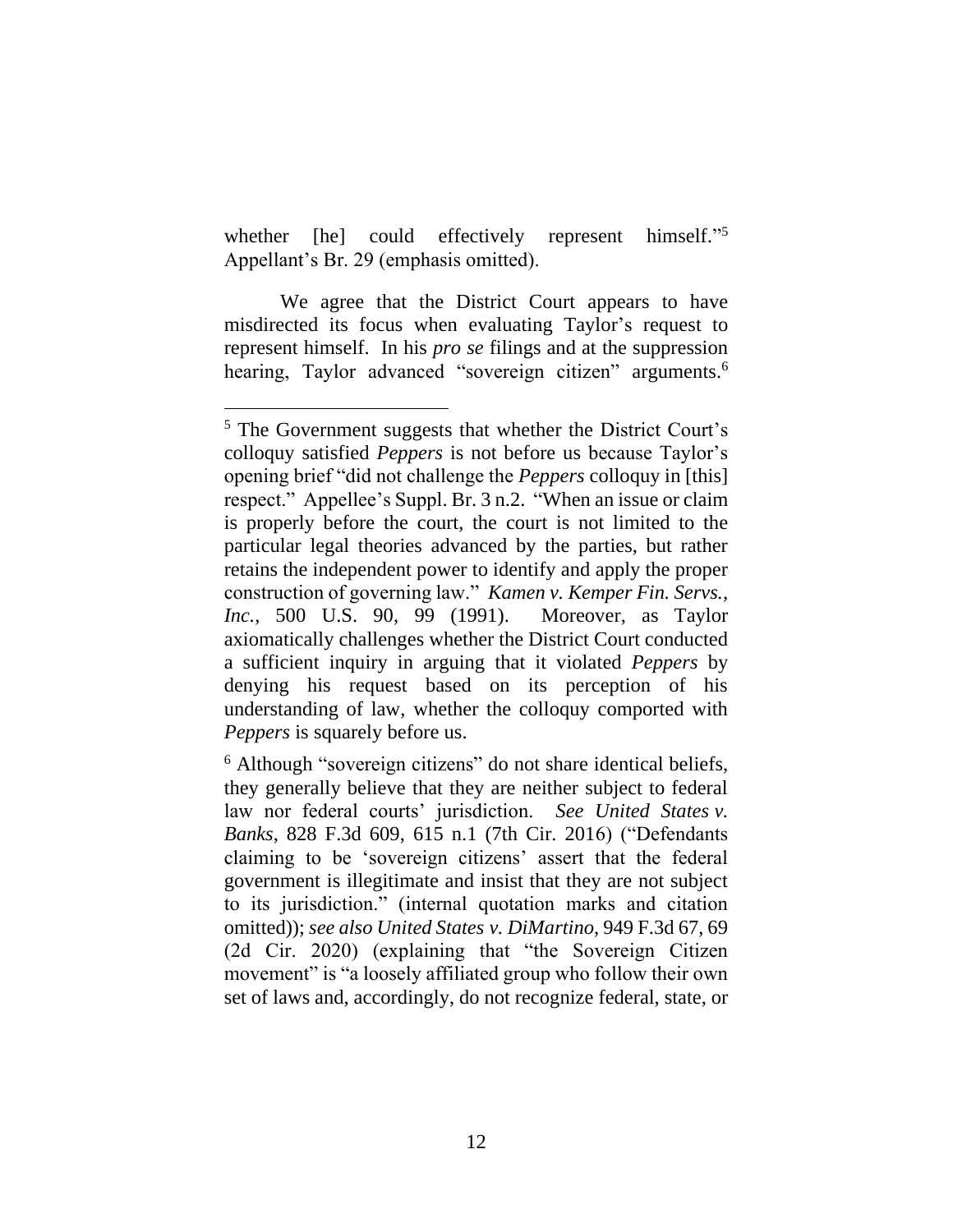*E.g.*, App. 60-61 (questioning the District Court's jurisdiction); App. 62 (discussing Taylor's *pro se* filing in which he contends that he is "not a United States citizen, nor [is he] an employee, agent of the United States); App. 63 ("What I'm saying here today is I don't recognize the jurisdiction in this courtroom."). The District Court focused on these arguments, noting that Taylor's claims were "not founded on any rational legal principles" and "sen[t] up a red flag." App. 57. The record further indicates that the District Court had the merits of Taylor's claims in mind rather than his appreciation for the consequences of representing himself when it denied his request:

> Whatever you say, I don't know what that means, but you're not going to represent yourself. You're not. Your arguments make no sense. They're convoluted. They're just a waste of time. And I'm not going to turn this

local laws, policies or regulations as legitimate" (internal quotation marks and citation omitted). Their claims, including Taylor's, of course, lack merit. *See United States v. Benabe*, 654 F.3d 753, 767 (7th Cir. 2011) ("Regardless of an individual's claimed status of descent, be it as a 'sovereign citizen,' a 'secured-party creditor,' or a 'flesh-and-blood human being,' that person is not beyond the jurisdiction of the courts.").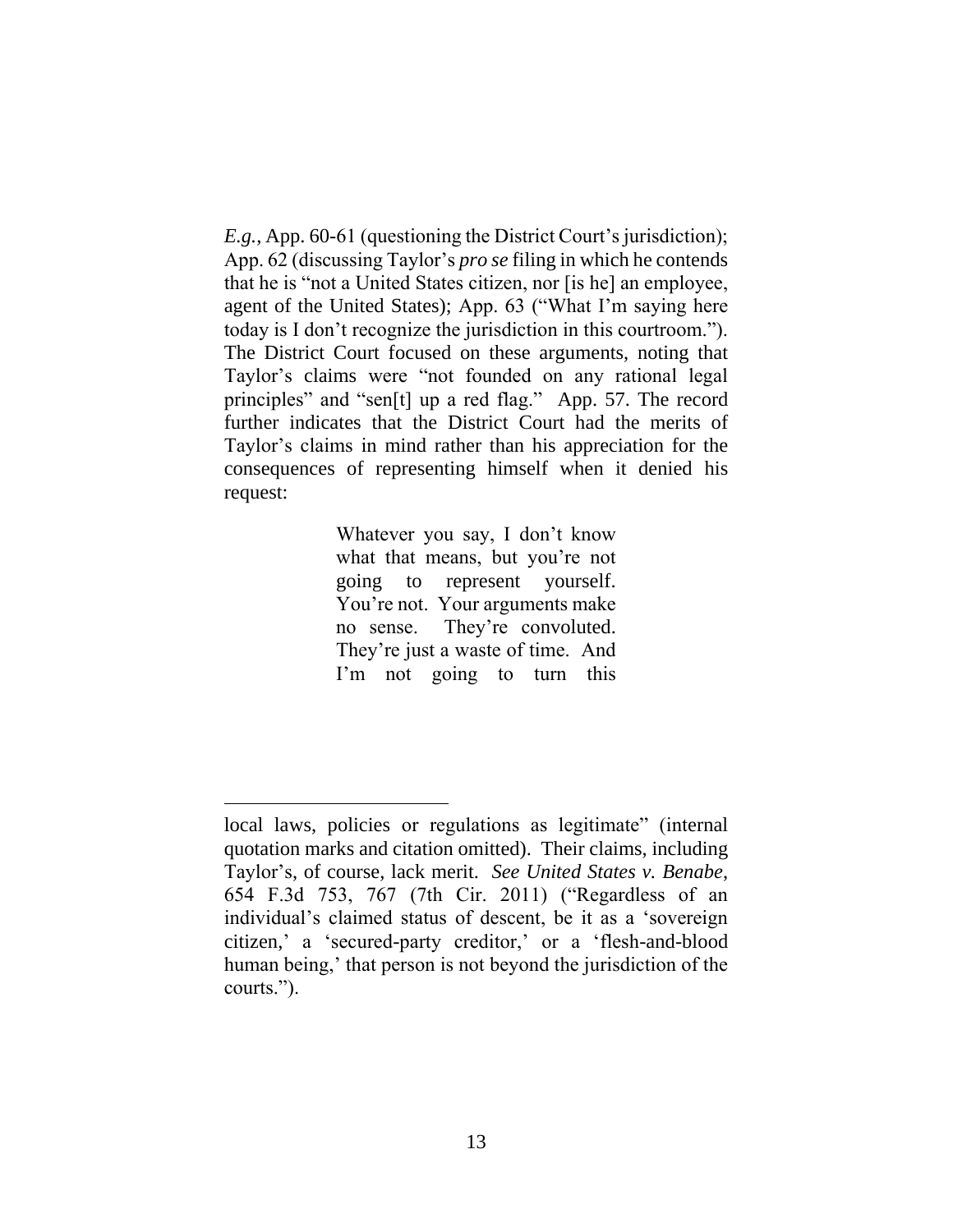proceeding upside-down. I'm not going to do it.

App. 65.

We share the District Court's concerns about the merits of Taylor's "sovereign citizen" arguments and their potential to upend courtroom proceedings, but these concerns should not have formed the heart of the District Court's inquiry nor the basis for its determination. Courts have repeatedly concluded that "sovereign citizens" may represent themselves despite their frivolous beliefs about the law. *See, e.g.*, *United States v. Johnson*, 980 F.3d 570 (7th Cir. 2020) (holding that the district court did not err in allowing a "sovereign citizen" defendant to represent himself); *United States v. Mesquiti*, 854 F.3d 267 (5th Cir. 2017) (same); *United States v. Banks*, 828 F.3d 609 (7th Cir. 2016) (same). That is so because a court's assessment of a defendant's "sovereign citizen" claims sheds little light on the defendant's appreciation of the risks and consequences of self-representation. *Cf. Neal*, 776 F.3d at 658-59 (concluding that the defendant knowingly and intelligently waived his right to counsel when he appeared to understand selfrepresentation's consequences even though he "clearly endorsed the 'sovereign citizen' ideology").

The District Court should have examined Taylor's understanding "of the technical problems he may [have] encounter[ed] in acting as his own attorney and of the risks he [would] take[] if his defense efforts [were] unsuccessful." *Peppers*, 302 F.3d at 135 (quoting *Henderson v. Frank*, 155 F.3d 159, 166 (3d Cir. 1998)). In *Peppers*, we held that the district court erred because it denied the defendant's request to represent himself after focusing its inquiry on the defendant's knowledge of the law and practical ability to mount a defense.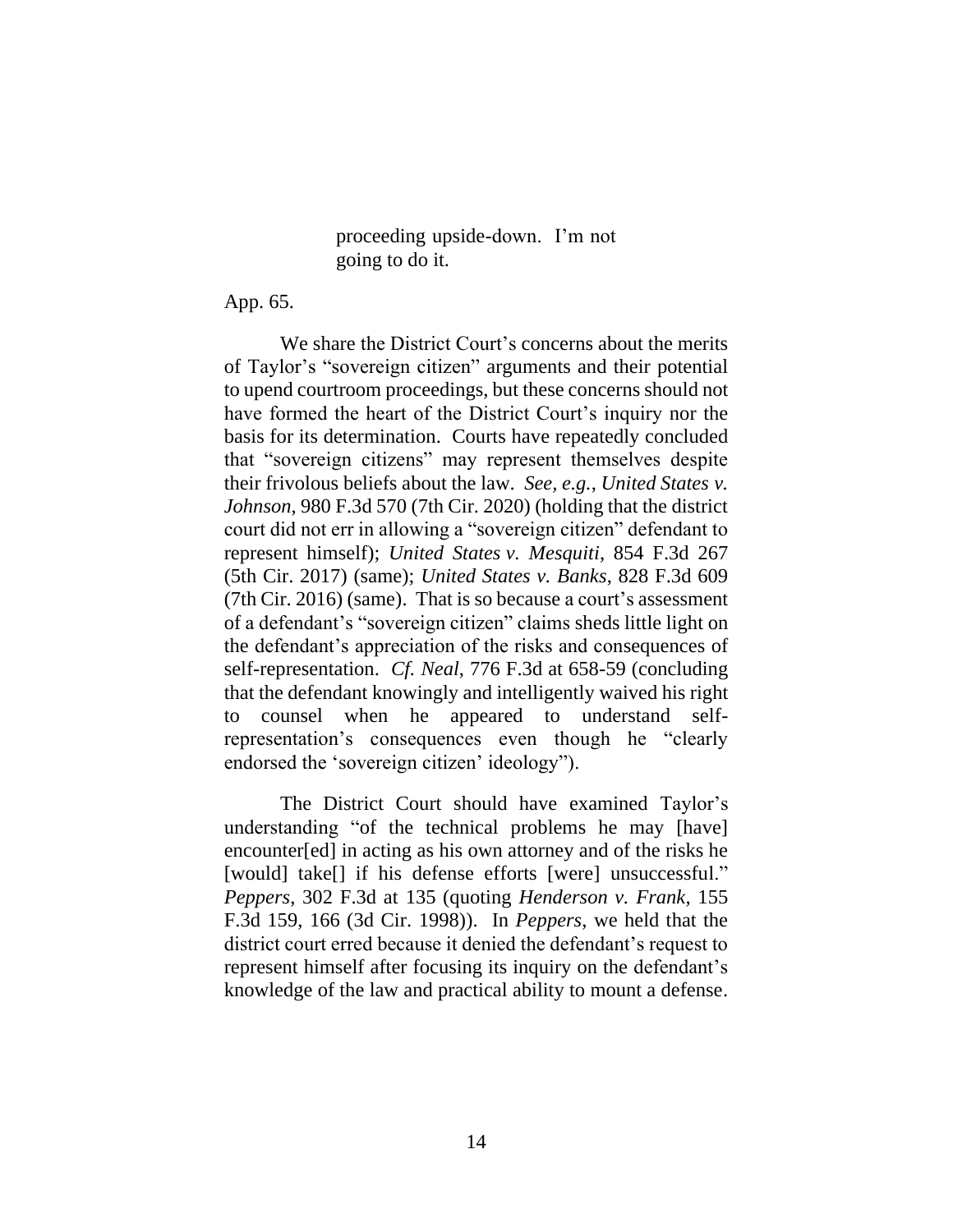*Id.* at 134, 137. We determined that, instead, the court should have investigated whether the defendant appreciated "the structural limitations or perils of representing himself." *Id.* at 134. Here, the District Court advised Taylor at a general level about some of these limitations and perils. It explained that he would need to follow certain rules and procedures if he were to represent himself, and it warned him that he could not look to the Court for assistance. Yet, the District Court did not probe whether Taylor understood the risks and consequences of representing himself during this colloquy. Rather, it continued to return to Taylor's arguments and the concerns they raised. Thus, like the district court in *Peppers*, it erred by failing to adequately investigate Taylor's request to represent himself before denying his request. *Id.* at 134 ("Absent a proper inquiry, the District Court had no basis upon which to deny—or to grant—[the defendant's] request for selfrepresentation."); *see also Jones v. Norman*, 633 F.3d 661, 667 (8th Cir. 2011) (holding that the trial court erred when it denied the defendant's request to represent himself because "under the guise of inquiring about the validity of [the defendant's] waiver, the trial court improperly considered factors related to [the defendant's] ability to represent himself").

To ensure that a trial court has a basis for its decision to permit or prohibit self-representation, we have recommended that it structure its *Faretta* inquiry around a set of model questions. *See Jones*, 452 F.3d at 229; *Peppers*, 302 F.3d at 136-37. By relying on these questions, a trial court not only warns the defendant of self-representation's consequences but also learns whether he appreciates those same consequences. That said, we do not require all trial courts to ask these questions⸻"there is no talismanic formula for the court's inquiry." *Peppers*, 302 F.3d at 135. Indeed, we recognize that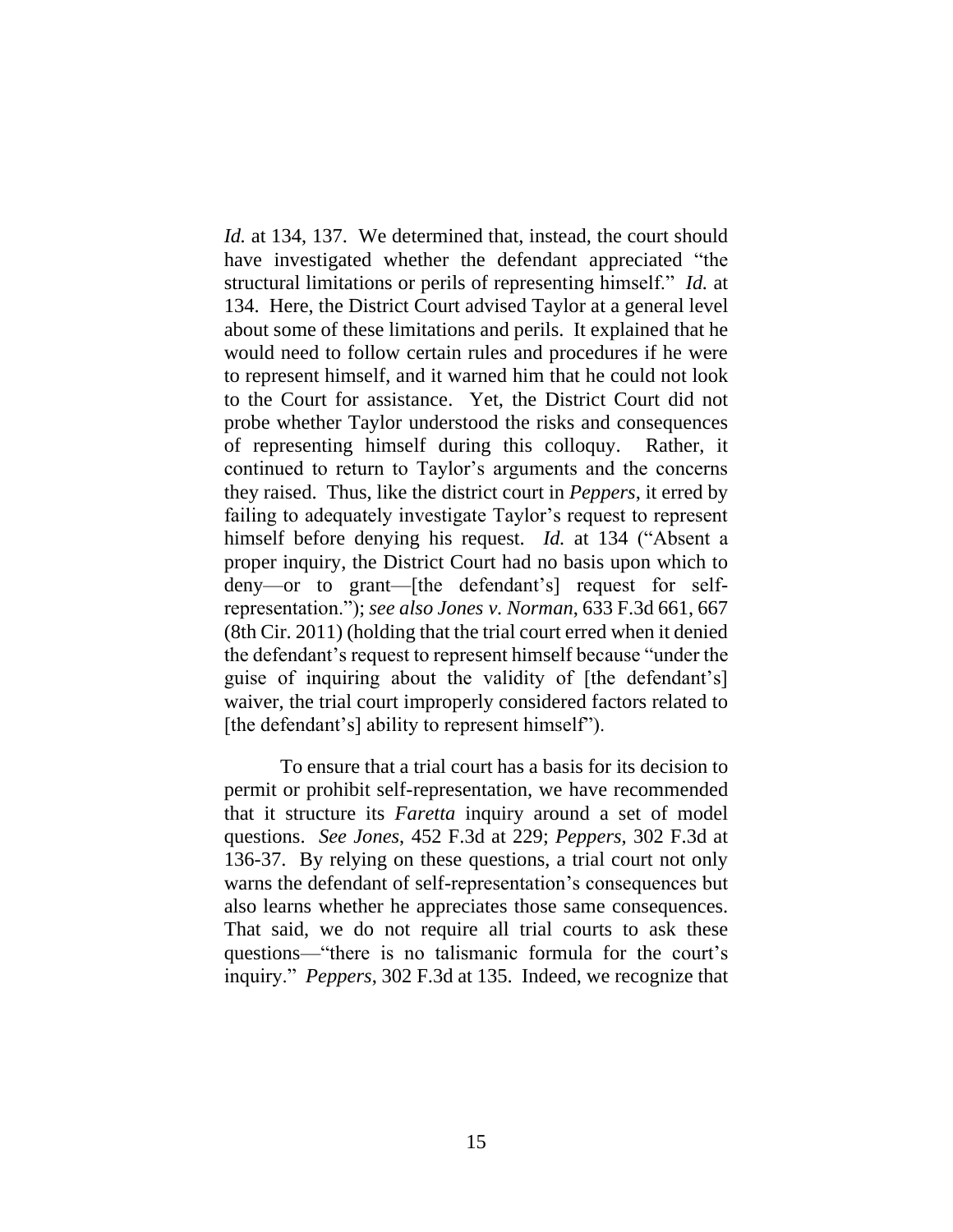a court may employ tools other than direct questioning if the circumstances call for them. *See United States v. Garey*, 540 F.3d 1253, 1267-68 (11th Cir. 2008) (en banc) (explaining that, when a defendant refuses to engage in a dialogue with the court, "a *Faretta*-like monologue will suffice"). Nevertheless, at a minimum, the inquiry must address whether the defendant understands "the nature of the charges, the statutory offenses included within them, and the range of allowable punishments thereunder" to enable the trial court to assure itself that the defendant knowingly and intelligently waives his right to counsel. *United States v. Booker*, 684 F.3d 421, 425-26 (3d Cir. 2012) (emphasis omitted) (quoting *United States v. Moskovits*, 86 F.3d 1303, 1306 (3d Cir. 1996)) (discussing the standard for an effective waiver of the right to counsel).<sup>7</sup> The District Court's inquiry here, which understandably focused on procedural problems that appeared likely to follow from Taylor's self-representation, fell short of this minimum.<sup>8</sup>

<sup>7</sup> In *Jones*, we stated that a trial court must examine "all of the subjects covered in the model questions set forth in *Peppers* . . . to the extent those subjects are relevant." *Jones*, 452 F.3d at 234 (footnote omitted); *see also Booker*, 684 F.3d at 426. However, we do not doubt that there could be a case where we approve of a district court's inquiry and its resulting conclusion even though the district court bypassed one or more such subjects. Nonetheless, we have no occasion here to opine on this issue because the District Court stopped short of a meaningful inquiry.

<sup>8</sup> The Government argues that the District Court's abbreviated colloquy passes muster under the Supreme Court's "pragmatic approach to the waiver question," *Patterson v. Illinois*, 487 U.S. 285, 298 (1988). We, however, conclude that it does not.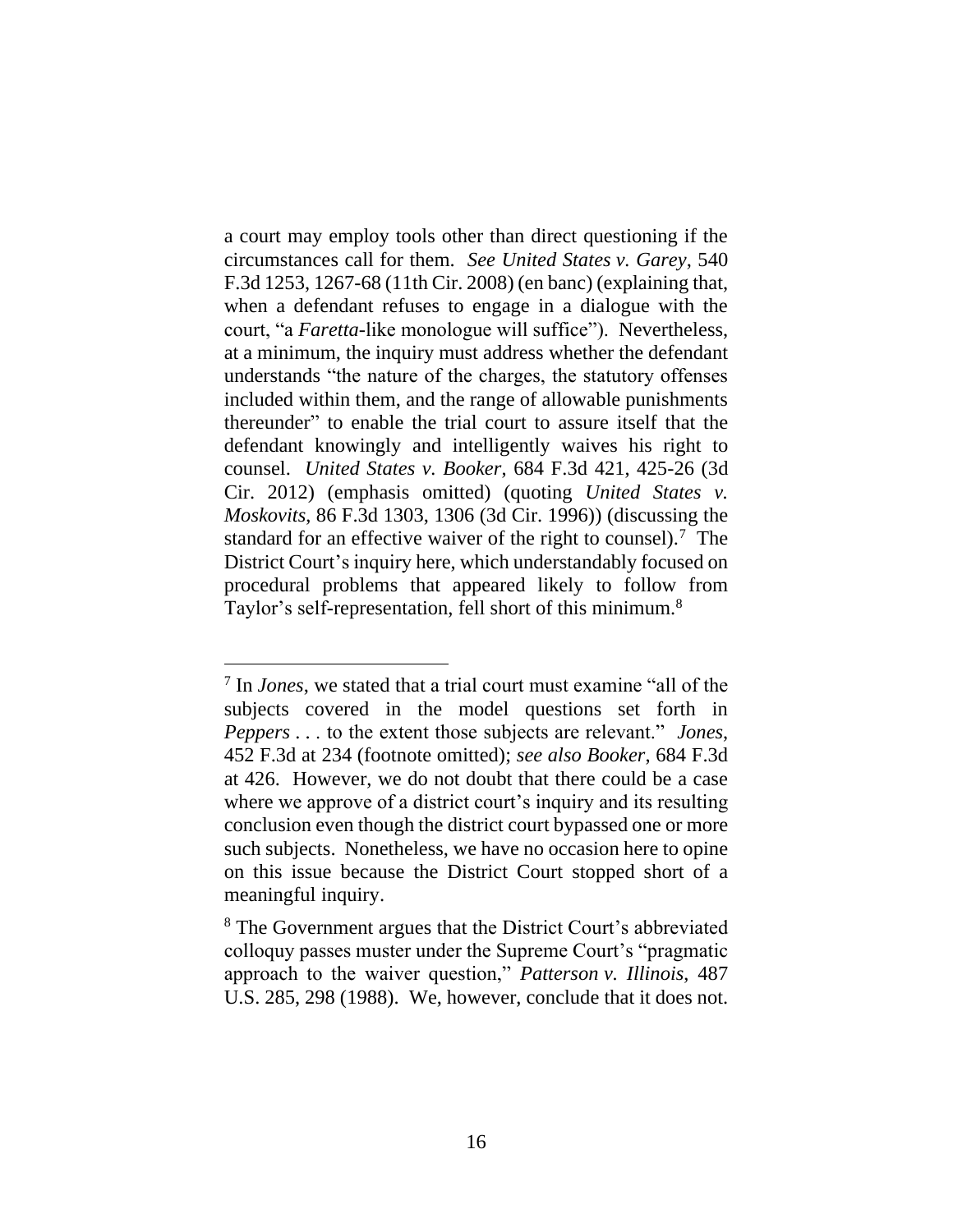Despite the Government's arguments to the contrary, the District Court erred by failing to find out whether Taylor understood the risks and consequences of self-representation. The Government claims that the Court gathered enough information about Taylor's understanding because "Taylor failed to adhere to the District Court's decisions and thus failed to demonstrate his knowledge and appreciation of the importance of counsel or the consequences of selfrepresentation." Appellee's Br. 26. If a defendant disobeys the court's directions and, in doing so, stymies its inquiry into the defendant's request to represent himself, the court may truncate its *Faretta* colloquy. *See United States v. Pryor*, 842 F.3d 441, 449 (6th Cir. 2016) ("[The defendant's] refusal to provide a straight answer to the thrice-repeated question of whether he wished to be represented by counsel or by himself was a rejection of further inquiry into his waiver of counsel and justified the magistrate judge's conclusion of the colloquy."). However, it ought not end its inquiry when the defendant proves obstinate only briefly. Although Taylor wanted to argue about the District Court's jurisdiction and tried to steer

In *Iowa v. Tovar*, the Court recognized that a defendant may receive "less rigorous warnings pretrial" under this pragmatic approach. 541 U.S. 77, 90 (2004). But it held that the court must at least "inform[] the accused of the nature of the charges against him, of his right to be counseled regarding his plea, and of the range of allowable punishments attendant upon the entry of a guilty plea" when a defendant seeks to represent himself at his arraignment. *Id.* at 81. Accordingly, even under a "pragmatic approach," the District Court's inquiry would remain inadequate because it never advised Taylor on these subjects nor probed his understanding of them during the colloquy.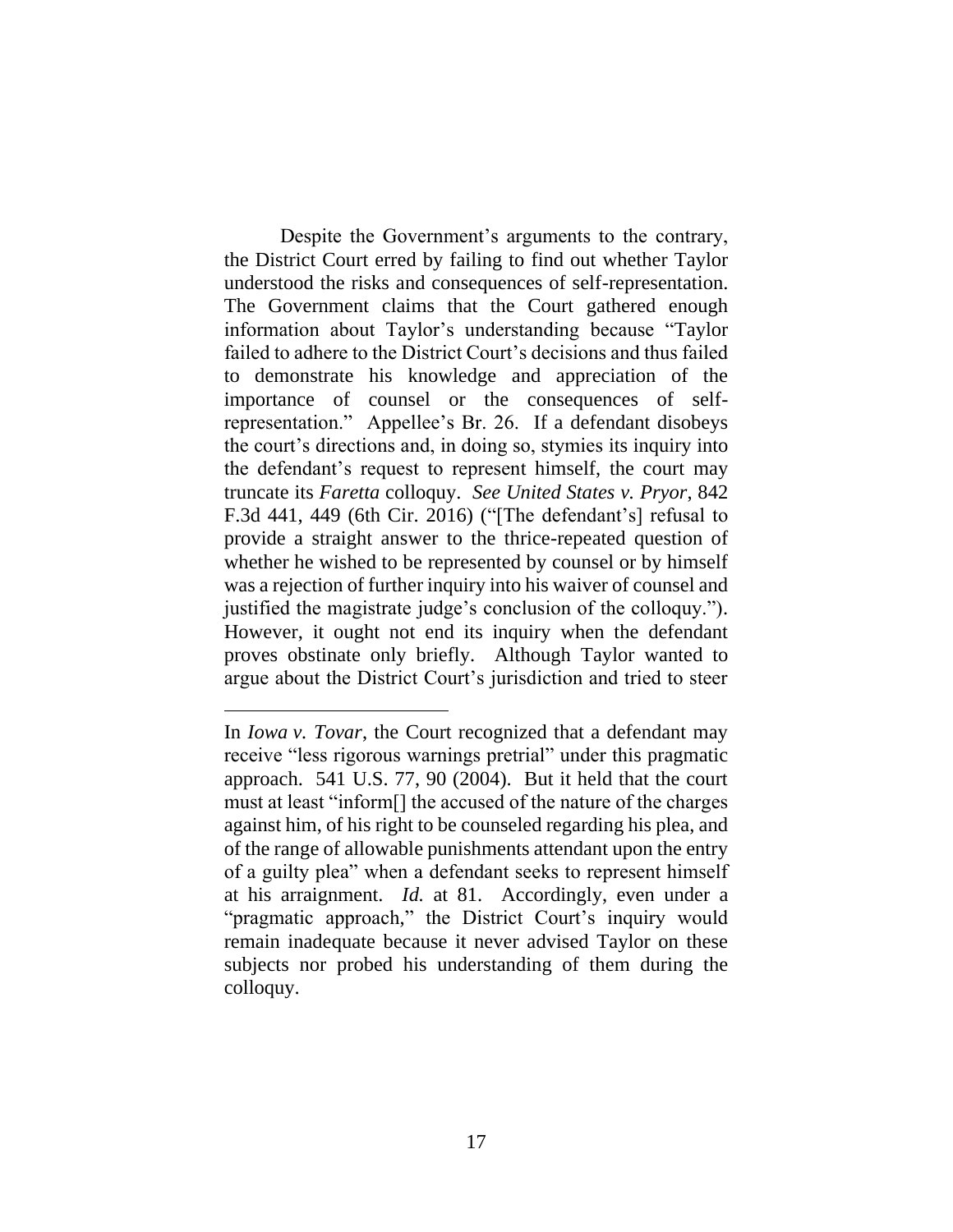the Court's attention to that subject, he did not thwart its inquiry. The Court elected to pause its colloquy with Taylor when it indicated that it wanted to perform additional research. And, moments later, it denied Taylor's request outright when he pressed the Court to consider his "sovereign citizen" claims again.

The District Court took this step even though the colloquy revealed little evidence that Taylor could not understand the risks and consequences of waiving his right to counsel. He repeatedly requested that the Court speak with him "commonly" if he were to represent himself. App. 56-57, 58, 59. Each time, it advised that it had a limited ability to explain the complexities of the law and the criminal proceedings. While the Court may have exhausted its ability to clarify these limitations after the third attempt, it remained obliged to ascertain whether Taylor, in fact, failed to grasp selfrepresentation's risks and consequences. *See Peppers*, 302 F.3d at 137 ("[I]f, during the course of inquiry, it appears that the defendant needs further explanation, or it is evident that the defendant does not comprehend what the court is saying or asking, the court will need to probe further." (footnote omitted)); *cf. Stubbs*, 281 F.3d at 119-20 (determining that the district court erred when allowed a defendant to proceed *pro se* because, among other things, during the *Faretta* colloquy, the defendant indicated that he had not understood the court's warning, and the court did not attempt to clarify this confusion). The District Court did not ask Taylor about his understanding and thus did not follow through on this obligation. As a result, we cannot conclude that Taylor could not knowingly and intelligently waive his right to counsel.

At the same time, we hasten to add that "the right to selfrepresentation is not absolute." *Martinez v. Court of Appeal*,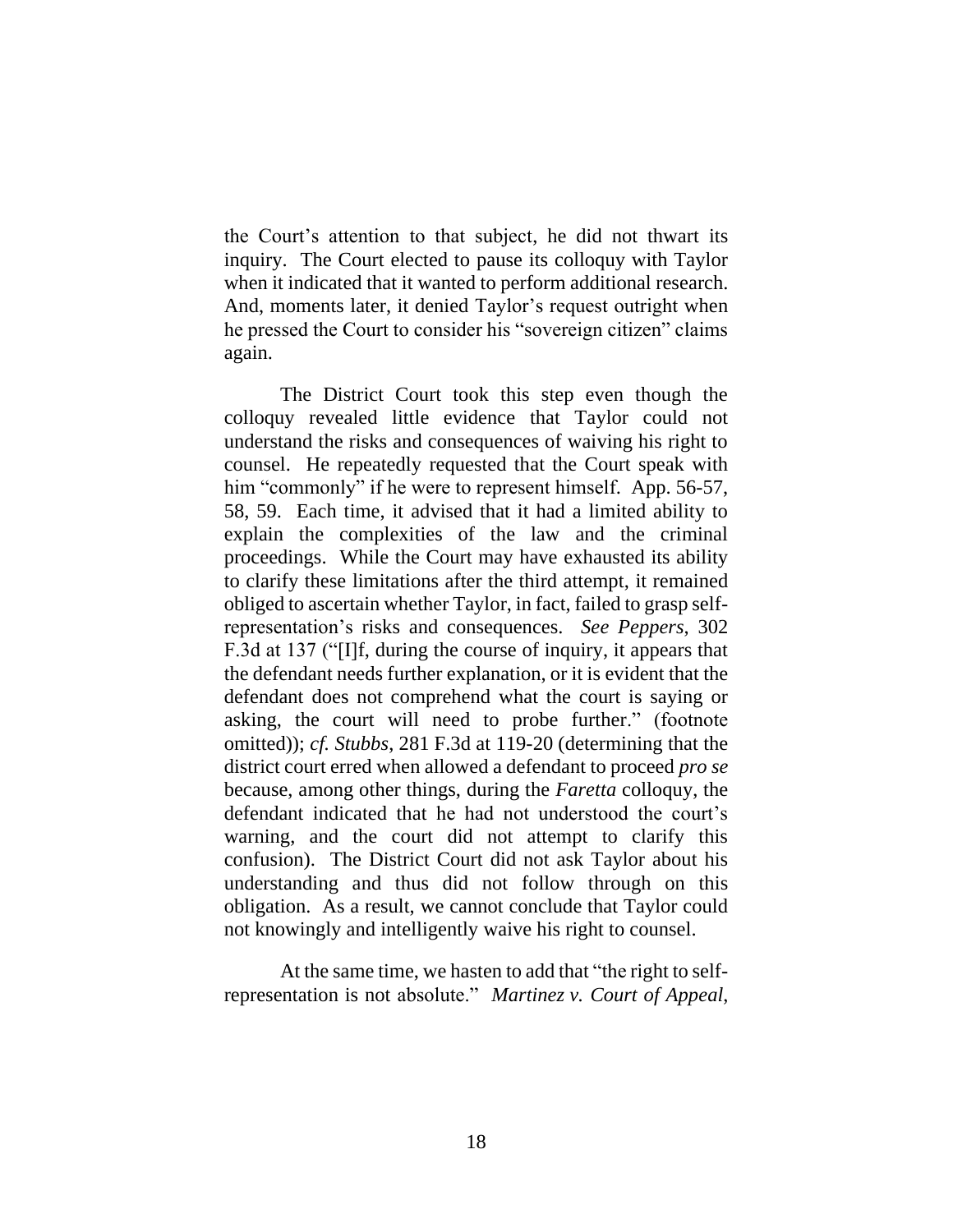528 U.S. 152, 161 (2000). It permits defendants neither "to abuse the dignity of the courtroom" nor to disregard the "relevant rules of procedural and substantive law." *Faretta*, 422 U.S. at 834 n.46. The District Court, attuned to these concerns, no doubt understood that "the trial judge may terminate self-representation by a defendant who deliberately engages in serious and obstructionist misconduct." *Id.* Still, a trial court should exercise patience in difficult situations such as the one the District Court faced. It should refrain from denying a defendant's initial request to represent himself on this ground where disruption is predicted but has not occurred. *See Indiana v. Edwards*, 554 U.S. 164, 185-86 (2008) (Scalia, J., dissenting) (reasoning that these "ground[s] for terminating self-representation [are] unavailable" when the defendants have not been permitted to proceed *pro se* and the defendants appear generally compliant); *United States v. Smith*, 830 F.3d 803, 810 (8th Cir. 2016) (adopting this position). Nonetheless, a defendant's conduct may prove obstreperous enough to justify denying his request at the outset in some cases. *See United States v. Hausa*, 922 F.3d 129, 135-36 (2d Cir. 2019) (per curiam) ("[The defendant's] obstruction is independent support for the denial of his purported waiver of counsel. [His] misconduct was egregious and intolerable by any measure: he hummed and screamed, and rambled incoherently; he cursed at the judge, declared him an enemy and threatened to kill him."); *see also Finch v. Payne*, 983 F.3d 973, 982 (8th Cir. 2020) ("The type of conduct required for a court to deny a defendant's request to proceed pro se generally requires extreme disruption of the judicial process.").

Here, however, the record does not establish that Taylor disrupted the proceedings. *See United States v. Engel*, 968 F.3d 1046, 1050 (9th Cir. 2020) (noting that a district court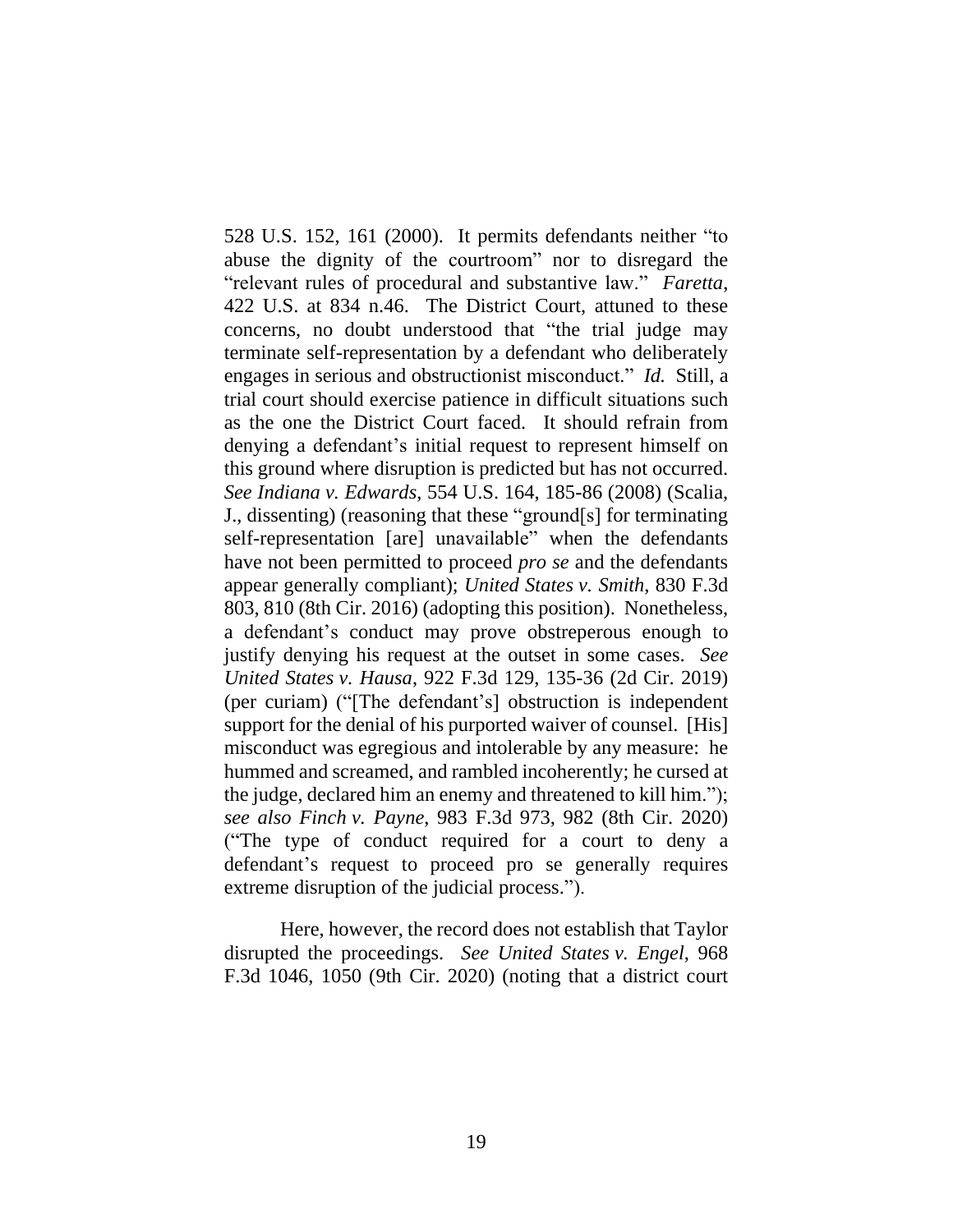may not terminate a defendant's self-representation when, among other things, the defendant "file[s] numerous nonsensical pleadings" and "[is] uncooperative at times" (alterations in original) (internal quotation marks and citation omitted)); *Smith*, 830 F.3d at 810 ("Repeated, frivolous challenges to the court's jurisdiction, to the government's authority to prosecute, or to the validity of the federal laws [the] defendant is charged with violating, are not disruptive or defiant in this sense—unless they threaten to forestall pretrial or trial proceedings."). Rather, it shows that Taylor made a few attempts to advance arguments that made no sense. Even though, in doing so, he tried the District Court's patience and probably would have continued to do so if permitted to represent himself, the record does not reveal an "abuse [of] the dignity of the courtroom."

At bottom, while we respect the latitude that must be accorded to trial courts in evaluating litigants' behavior, the District Court, no doubt out of understandable frustration, acted prematurely and thereby denied Taylor his Sixth Amendment right. Rather than prohibit Taylor from representing himself at this early stage, it should have conducted the requisite inquiry and, if satisfied that he understood the consequences, allowed him to proceed *pro se*. That, however, would not have been the end of the matter. If the Court suspected that Taylor would eventually prove disruptive, it could have appointed standby counsel, knowing that he would step in if Taylor, in fact, sought to upend the proceedings. *See Faretta*, 422 U.S. at 834 n.46 (acknowledging that a court may appoint standby counsel "to be available to represent the accused in the event that the termination of the defendant's self-representation is necessary"); *Norman*, 633 F.3d at 669 (explaining that